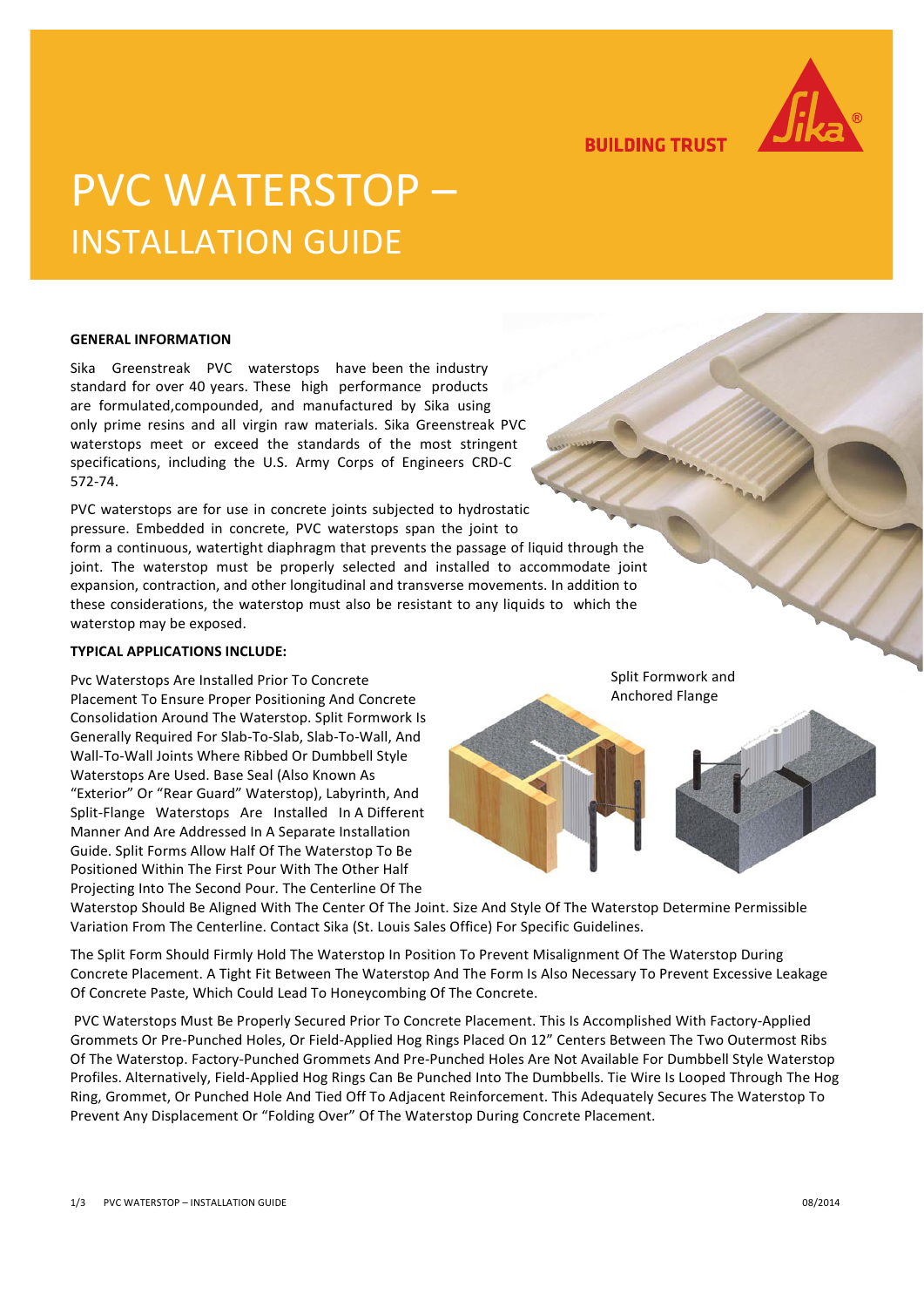## PVC WATERSTOP - INSTALLATION GUIDE



**BUILDING TRUST** 

Never Place Nails Or Screws Through The Body Of The Waterstop. Note That Thicker Waterstop Profiles Are Less Likely To Fold Over And Also Reduce The Potential For The Hog Rings Or Grommets To Tear Out Of The Waterstop Due To The Stresses Induced During Concrete Placement.

### **IMPORTANT PRECAUTIONS**

Thoroughly Consolidate The Concrete Around The Waterstop To Prevent Voids Or Honeycombing Adjacent To The Waterstop. Pay Particular Attention To The Underside Of Horizontally Placed Waterstops To Ensure Proper Concrete Consolidation. Intimate Contact Between The Concrete And Waterstop Is Necessary For Full Performance Of A Waterstop. Voids Next To The Waterstop Can Significantly Compromise Its Water Stopping Ability. Furthermore, Maintain Adequate Clearance Between Reinforcing Steel And The Waterstop. Typical Clearance Should Be Twice The Maximum



Aggregate Size. Inadequate Clearance Can Promote Formation Of Voids Due To Aggregate Bridging. The Waterstop Should Never Be Cut Or Modified To Allow Reinforcement To Pass Through The Waterstop.

Be Sure That The PVC Waterstop Is Clean Prior To Concrete Placement. It Is Difficult To Achieve A Quality Seal If The Waterstop Is Greasy, Dirty, Or Covered With Concrete Residue. Store PVC Waterstops Under Atarp Or Indoors To Avoid Direct Exposure To Sunlight. PVC Can Suffer UV Degradation From The Sun. Extended UV Exposure Will Leach The Plasticizer From The PVC, Reducing Its Physical Properties And Causing The PVC To Become Brittle. Protect Installed Waterstops From UV If The PVC Waterstop Will Be Exposed For More Than 30 Days.

### **SPLICING REQUIREMENTS**

Continuity of the waterstop is critical for optimum performance of the waterstop system. Poorly constructed transitions, intersections and splices are prime locations for leaks. Lapping of the waterstop should never be permitted. Continuity of the waterstop profile, including ribs, dumbbells and center bulbs is also critical and should be maintained through changes of direction and transitions. Continuity is maintained at these locations by use of mitered welds. Mitered fabrications offer the additional benefit of longer weld lines resulting in stronger transitions.

PVC waterstop is easily butt spliced with a thermostatically controlled waterstop welding iron equipped with a replaceable peel-and-stick Teflon cover. The ends of the waterstop must be cut square to form matching edges. Uniformly and simultaneously melt the waterstop ends at roughly 380°F using the waterstop welding iron. It is important to use an indirect source of heat for this procedure. Direct exposure to a flame will change the chemical composition of the PVC and result in a weak weld. When a 1/8" diameter melted bead of PVC material develops at each waterstop end, quickly remove the ends of the waterstop from the welding iron and immediately press the two waterstop ends together, keeping the waterstop properly aligned at the weld. Hold until the material has fused and cooled. Allow the splice to cool completely before installing. Surface temperature of the splicing iron must be maintained to avoid burning or charring the material. Welding irons have resistance type heating elements and experience diminished performance if a reduced voltage is supplied. Avoid operating with long runs of small gauge extension cords.

Experience has shown that mitered intersections (such as "L's", "T's", and "X's") are difficult to accomplish on site. Factory fabrications are strongly recommended, leaving only straight butt splices for the field. Using factory fabricated intersections ensures the owner, engineer, and contractor that all intersections are of a high quality waterstop system. Welding irons, fabrications, and accessories are available through Sika's network of distributors. Sika Greenstreak welding irons are available in multiple sizes. When ordering, verify that the splicing iron size is large enough to accommodate the size and geometry of the waterstop profile being used